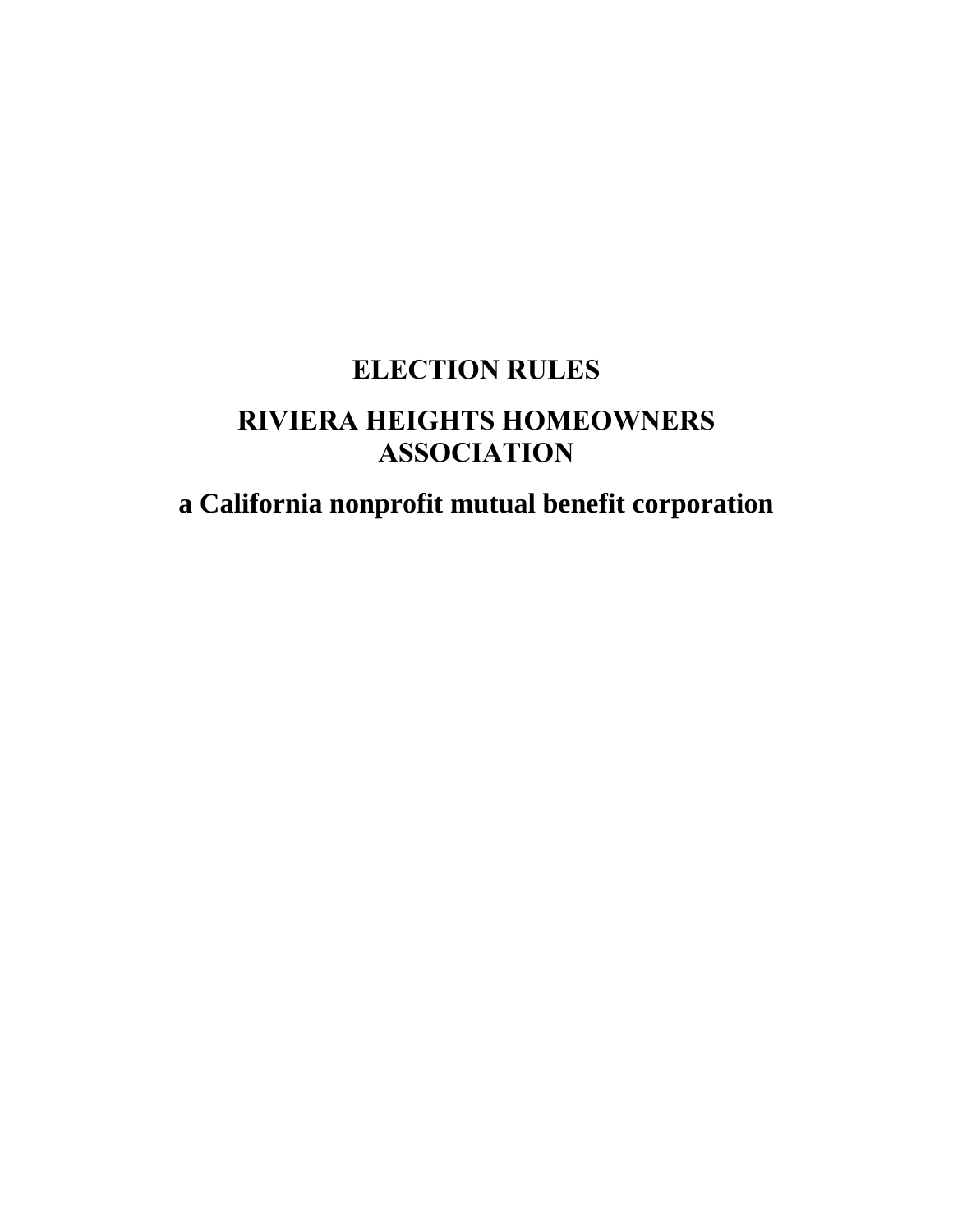## **TABLE OF CONTENTS**

| 1.1                  |  |
|----------------------|--|
| 1.2                  |  |
| 1.3                  |  |
| 1.4                  |  |
| 1.5                  |  |
| 1.6                  |  |
| 1.7                  |  |
| 1.8                  |  |
| 1.9                  |  |
|                      |  |
| 2.1                  |  |
| a.                   |  |
| $b$ .<br>$C_{\star}$ |  |
| 2.2                  |  |
| a.                   |  |
| $\mathbf{b}$ .       |  |
| $C_{\star}$          |  |
| d.                   |  |
| 2.3                  |  |
| 2.4                  |  |
| 2.5                  |  |
| 2.6                  |  |
|                      |  |
| 3.1                  |  |
| 3.2                  |  |
| a.                   |  |
| b.                   |  |
| c.<br>d.             |  |
| e.                   |  |
| f.                   |  |
| 3.3                  |  |
| 3.4                  |  |
| 3.5                  |  |
|                      |  |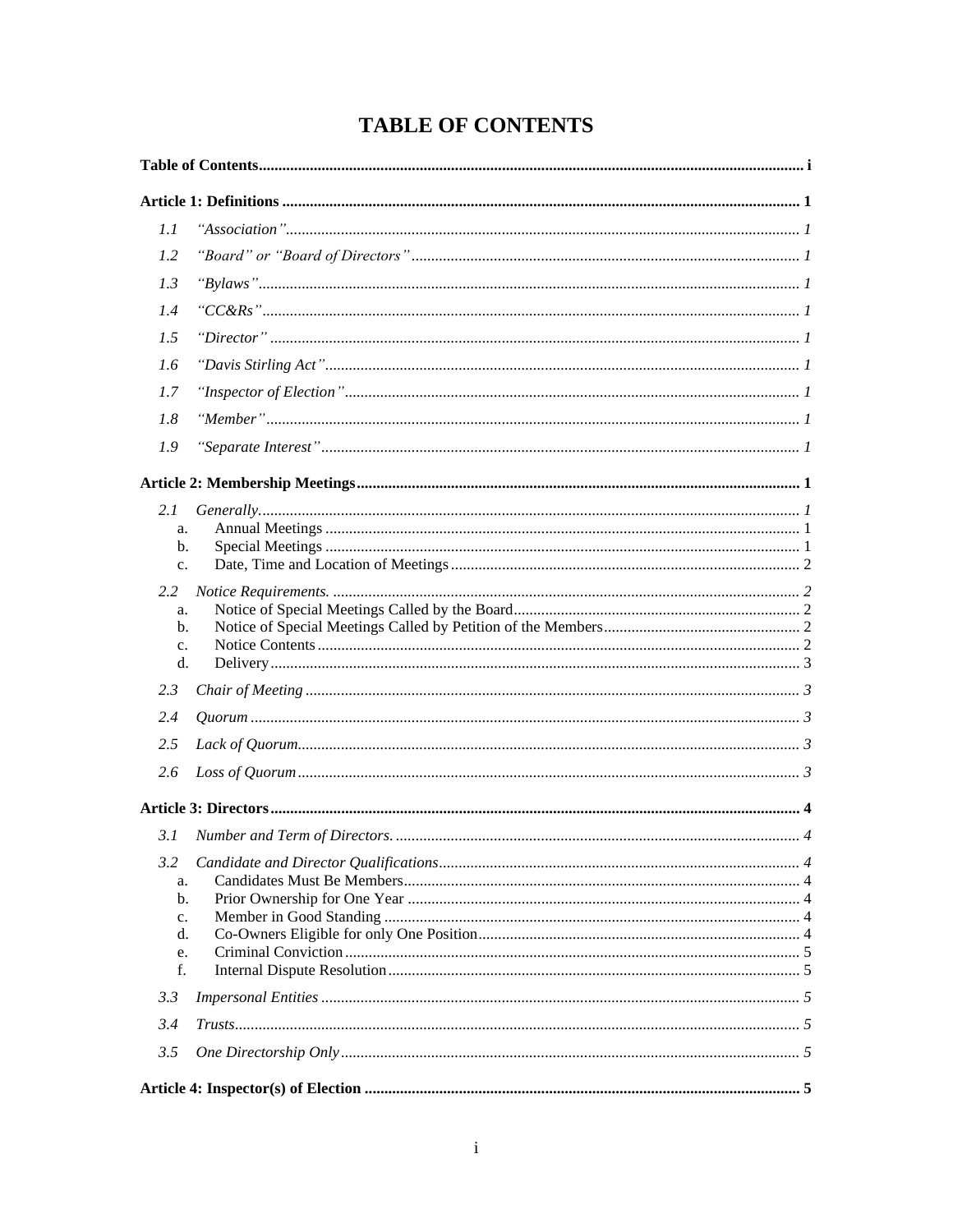| 4.1            |  |
|----------------|--|
| a.             |  |
| b.             |  |
|                |  |
| 4.2            |  |
| a.             |  |
| $\mathbf{b}$ . |  |
| c.             |  |
| d.             |  |
| e.             |  |
| f.             |  |
| g.             |  |
| h.             |  |
| i.             |  |
| $\mathbf{1}$   |  |
| k.             |  |
| 4.3            |  |
|                |  |
|                |  |
| 5.1            |  |
| 5.2            |  |
| 5.3            |  |
| 5.4            |  |
|                |  |
| 5.5            |  |
| 6.1            |  |
| a.             |  |
| $\mathbf{b}$ . |  |
| c.             |  |
| d.             |  |
| e.             |  |
| f.             |  |
| g.             |  |
|                |  |
| 6.2            |  |
| b.             |  |
| c.             |  |
| d.             |  |
| 6.3            |  |
| 6.4            |  |
| 6.5            |  |
| 6.6            |  |
| a.             |  |
| $\mathbf{b}$ . |  |
| c.             |  |
| d.             |  |
| 6.7            |  |
| 6.8            |  |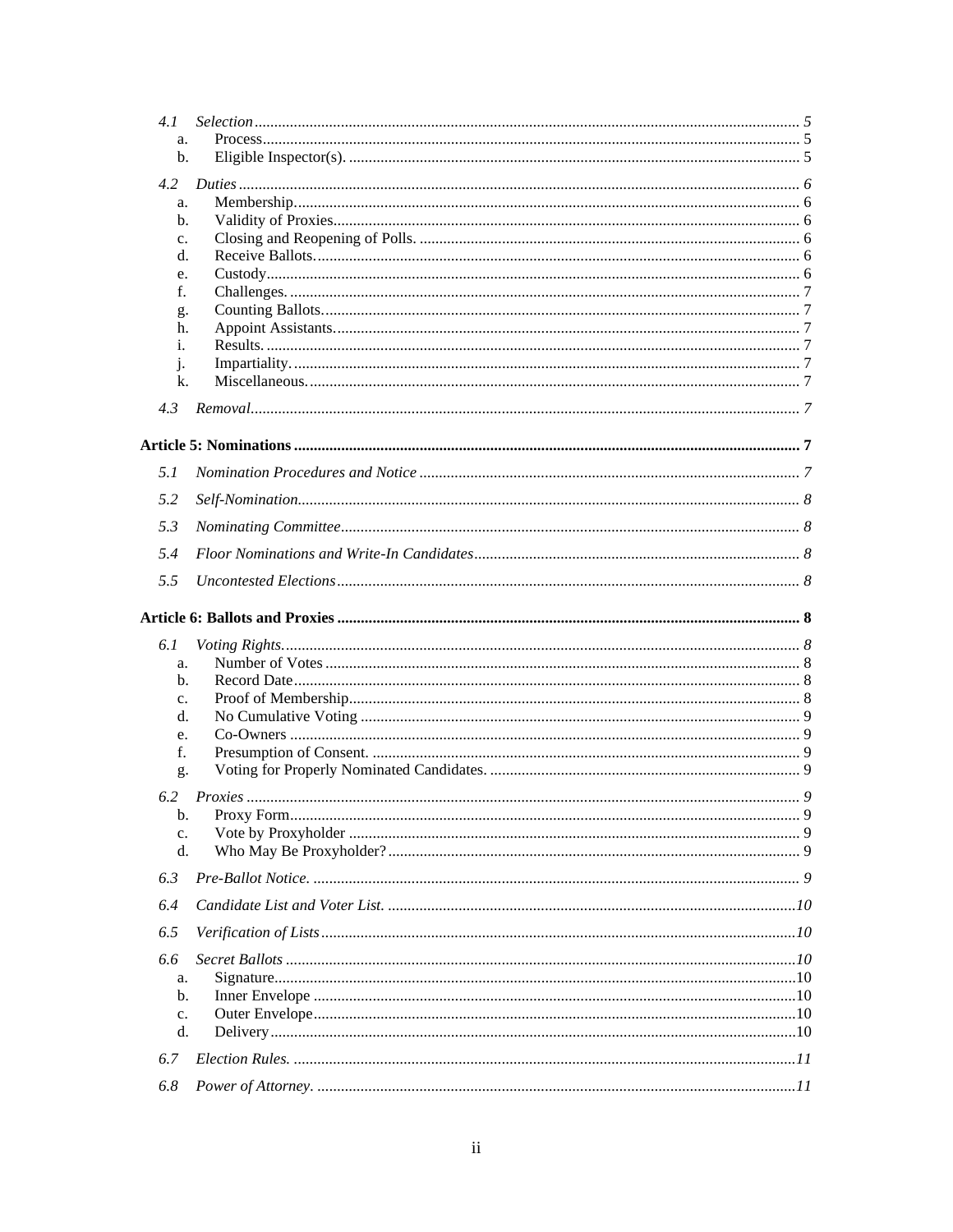| 6.9            |                                                                                                                                                                                      |  |
|----------------|--------------------------------------------------------------------------------------------------------------------------------------------------------------------------------------|--|
|                |                                                                                                                                                                                      |  |
| 7.1            |                                                                                                                                                                                      |  |
| a.             |                                                                                                                                                                                      |  |
| $\mathbf{b}$ . |                                                                                                                                                                                      |  |
| 7.2            |                                                                                                                                                                                      |  |
| a.             |                                                                                                                                                                                      |  |
| b.             |                                                                                                                                                                                      |  |
| 7.3            |                                                                                                                                                                                      |  |
| 7.4            |                                                                                                                                                                                      |  |
| a.             |                                                                                                                                                                                      |  |
| b.             |                                                                                                                                                                                      |  |
| $\mathbf{c}$ . |                                                                                                                                                                                      |  |
|                |                                                                                                                                                                                      |  |
| 8.1            |                                                                                                                                                                                      |  |
| 8.2            |                                                                                                                                                                                      |  |
|                |                                                                                                                                                                                      |  |
| 9.1            |                                                                                                                                                                                      |  |
|                |                                                                                                                                                                                      |  |
|                |                                                                                                                                                                                      |  |
| 10.1           |                                                                                                                                                                                      |  |
| 10.2           |                                                                                                                                                                                      |  |
| 10.3           |                                                                                                                                                                                      |  |
| 10.4           |                                                                                                                                                                                      |  |
| 10.5           |                                                                                                                                                                                      |  |
|                |                                                                                                                                                                                      |  |
| 11.1           |                                                                                                                                                                                      |  |
| 11.2           |                                                                                                                                                                                      |  |
| 11.3           |                                                                                                                                                                                      |  |
| 11.4           | $Electron$ Recount $\ldots$ $\ldots$ $\ldots$ $\ldots$ $\ldots$ $\ldots$ $\ldots$ $\ldots$ $\ldots$ $\ldots$ $\ldots$ $\ldots$ $\ldots$ $\ldots$ $\ldots$ $\ldots$ $\ldots$ $\ldots$ |  |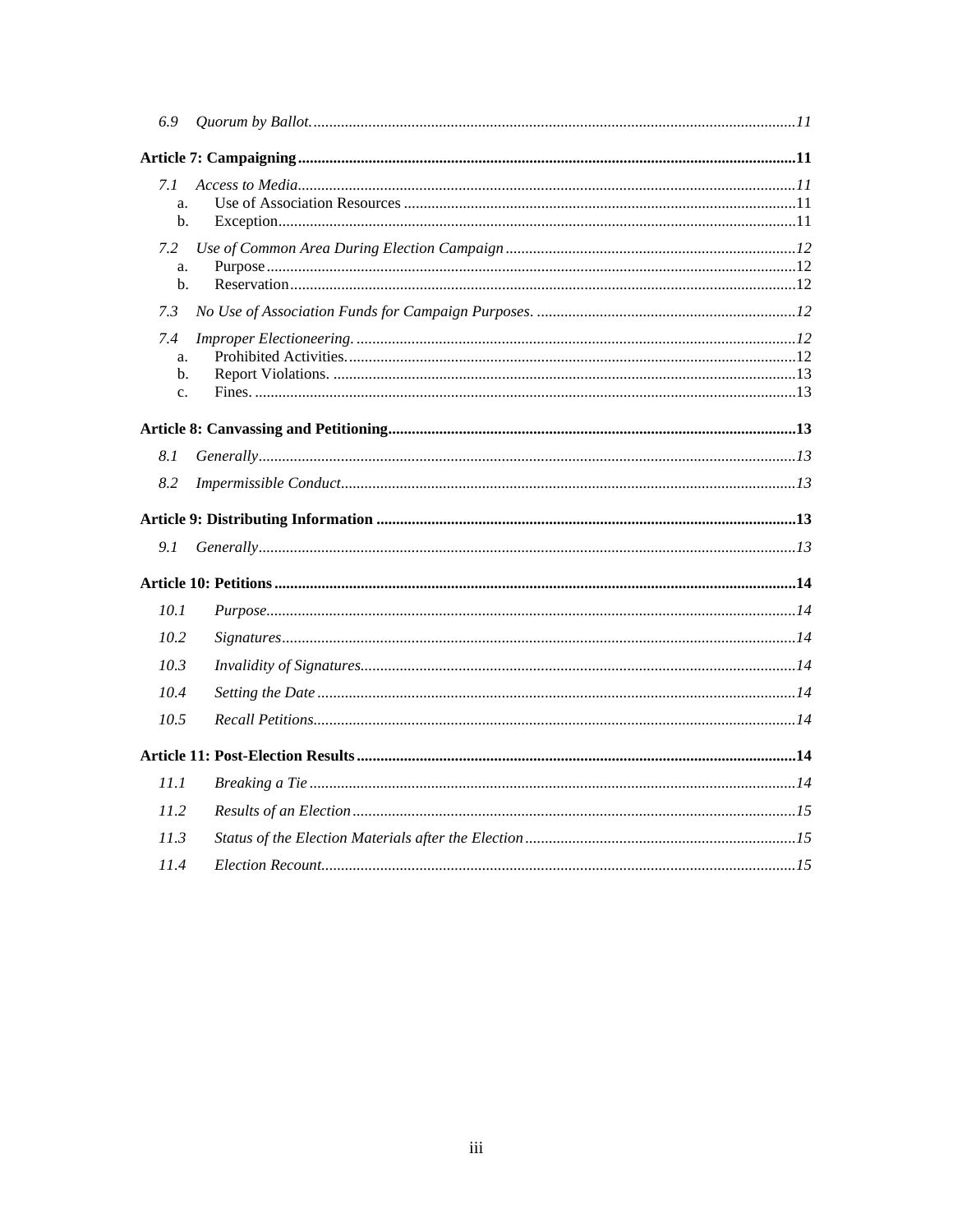## **ELECTION RULES RIVIERA HEIGHTS HOMEOWNERS ASSOCIATION**

a California nonprofit mutual benefit corporation

These Election Rules revoke all previous election rules, and all amendments thereto, and substitute in their place these Election Rules.

## **ARTICLE 1: DEFINITIONS**

1.1 "Association" means the Riviera Heights Homeowners Association, a California nonprofit mutual benefit corporation.

1.2 "Board" or "Board of Directors" means the Board of Directors of the Association.

1.3 "Bylaws" means the Association's bylaws.

1.4 "CC&Rs" means the Association's declaration as the term is defined in the Davis-Stirling Act.

1.5 "Director" means any member of the Association's Board of Directors.

1.6 "Davis Stirling Act" means and refers to the Davis-Stirling Common Interest Development Act, which is the portion of the California Civil Code beginning with Section 4000, that governs common interest developments.

1.7 "Inspector of Election" means an inspector of elections as defined in the Davis-Stirling Act.

1.8 "Member" means a Member of the Association as defined in the Association's CC&Rs.

1.9 "Separate Interest" means a separate interest as defined in the Association's CC&Rs.

## **ARTICLE 2: MEMBERSHIP MEETINGS**

- 2.1 Generally.
- a. *Annual Meetings*. The Association must hold an annual meeting each year to conduct any Association business requiring a membership vote. Such meetings may include Director elections, or other types of elections.
- b. *Special Meetings*. Special meetings may be called for any lawful purpose by any of the following: (i) President of the Association and (ii) majority of the Board. In addition, special meetings of Members for any lawful purpose may be called by 5 percent or more of the Members in good standing, or as otherwise required by law. If a special meeting is called by Members of the Association, the request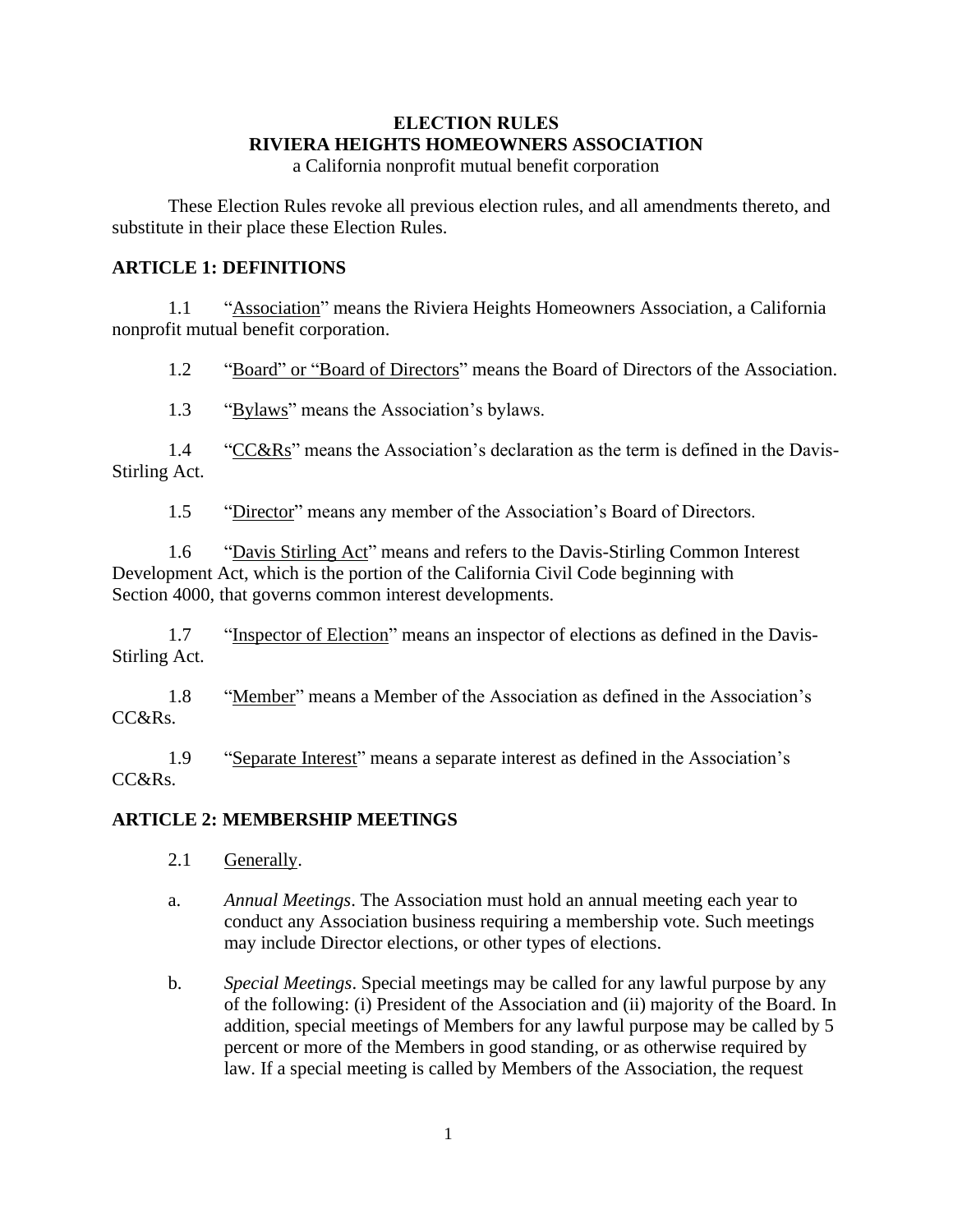must be submitted to the Board in writing, specifying the nature of the business to be transacted. The Director or officer receiving the request must promptly deliver the request to the remaining Directors.

- c. *Date, Time and Location of Meetings*.
	- i. *Selected by the Board.* The annual meeting of the Members shall be held on a date to be determined by the Board, which shall be not less than five (5) days nor more than sixty (60) days prior to the beginning of each fiscal year for the Association. The Board may set the date and hour of special membership meetings. Membership meetings shall be held at the Association's clubhouse or as otherwise determined by the Board.
	- ii. *Selected by the Membership.* If the date, time and/or location of a membership meeting selected by petitioning Members is unreasonable or contrary to the governing documents and/or statutory requirements, the Board is empowered to reschedule the date, time and/or location to something reasonable, relatively close to the original date, time and location requested by the Members calling the meeting, and compliant with the governing documents and statutory requirements.

#### 2.2 Notice Requirements.

- a. *Notice of Special Meetings Called by the Board*. Except where one or more different periods are required by superseding provisions of the Davis-Stirling Act, all the following requirements apply: Notice of special meetings called by the Board must be given not less than ten (10) days nor more than ninety (90) days before the date of the meeting. If action is to be taken at the meeting, secret ballots must be mailed to every member not less than thirty (30) days prior to the deadline for voting.
- b. *Notice of Special Meetings Called by Petition of the Members*. Except where one or more different periods are required by superseding provisions of the Davis-Stirling Act, all the following requirements apply: Notice of special meetings called by the Members must be given by the Board within twenty (20) days after the Board's receipt of such request. If the Board fails to give notice, the persons calling the special meeting may give notice consistent with these Election Rules. The special meeting must be held not less than thirty-five (35) days nor more than ninety (90) days following the Board's receipt of the request. If action is to be taken at the meeting, secret ballots must be mailed to every member not less than thirty (30) days prior to the deadline for voting.
- c. *Notice Contents*. The notice must specify the place, date, and hour of the meeting and (i) in the case of a special meeting, the nature of the business to be transacted as specified by those persons calling the meeting (and that no other business may be transacted except as specified in the notice), or (ii) in the case of the annual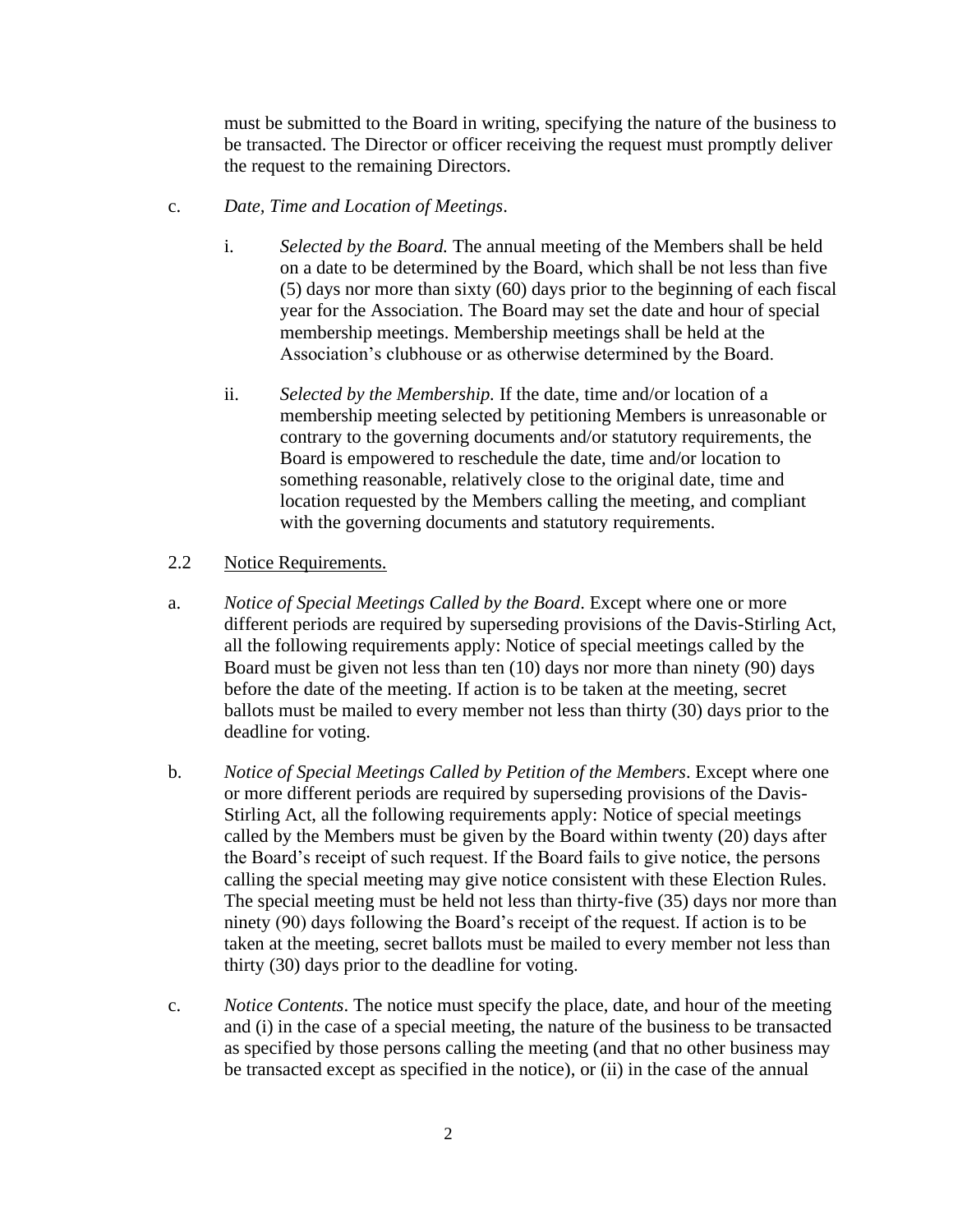meeting, those matters which the Board intends to present for action by the Members.

- d. *Delivery*. Notice of any membership meeting must be given as follows:
	- i. *Method of Delivery.* Either personally, by electronic transmission (when consented to by the Member) or by first-class mail, charges prepaid.
	- ii. *Location of Delivery.* To the Member: (a) at a primary or secondary address stated in a written notice provided by the Member to the Association pursuant to Civil Code §4041(a); or (b) if the Member fails to provide such notice, the last address provided in writing by the Member; or (c) if none of the above, the address of the Member's Separate Interest.
	- iii. *Delivery Deemed Given.* Notice of a membership meeting is deemed given when delivered personally, deposited in the mail, or upon completion of electronic transmission to those Members who have consented to same.

2.3 Chair of Meeting. The President of the Board must call the membership meeting to order and must chair the meeting unless the President or a majority of the Board selects another person to chair the meeting.

2.4 Quorum. Unless otherwise provided by law or the Bylaws, the quorum requirement for membership meetings is a majority of the voting power of the Association. The Members may be represented in person, by ballot or by proxy. When a quorum is present, the affirmative vote of a majority of the voting power represented at the meeting, entitled to vote and voting on any matter, is an act of the Members unless the vote of a greater number is required by the articles, Bylaws, CC&Rs or law. Under the Davis-Stirling Act, the quorum for an election to approve an assessment increase is more than fifty percent (50%) of the members.

2.5 Lack of Quorum. In the absence of a quorum at the beginning of a membership meeting, no business may be transacted except to adjourn the meeting to another date and time. A majority of the Members present and entitled to vote may adjourn any meeting of the Association where a quorum is not present. An adjournment for lack of a quorum must be to a date not less than five (5) days nor more than forty-five (45) days from the date the original meeting was called and the quorum for any adjourned meeting or election will be reduced to twenty-six percent (26%). If a new record date is fixed for notice or voting after the adjournment, a notice of the adjourned meeting must be given to each Member who, on the record date for notice of the meeting, is entitled to vote at the meeting.

2.6 Loss of Quorum. The Members present at a duly called membership meeting at which a quorum is initially present may continue to transact business until adjournment, notwithstanding the loss of quorum. The business must be approved by enough Members to constitute at least a majority of a quorum had a quorum been present.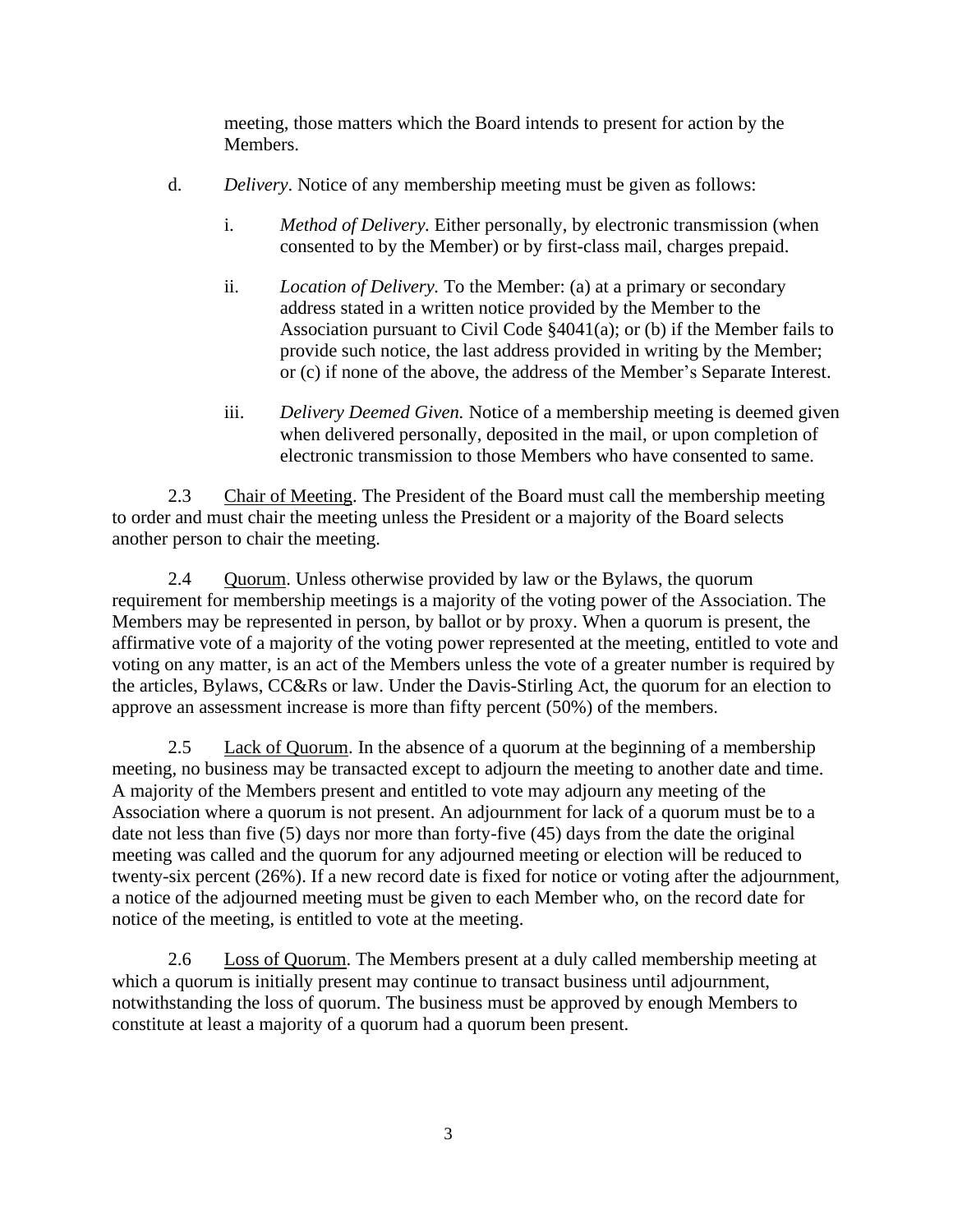## **ARTICLE 3: DIRECTORS**

3.1 Number and Term of Directors. The Board will consist of five (5) Directors. The term of each Director is two (2) years and until a qualified successor is elected to fill his/her seat. Three (3) Directors will be elected in odd-numbered years and two (2) Directors will be elected in even-numbered years.

3.2 Candidate and Director Qualifications. Members must meet the qualifications in the subsections hereafter to be eligible for nomination as a candidate for, or to serve as a Director on, the Board. Any dispute about whether any of these qualifications are met and, if not, whether a nominee or Director must be disqualified from running for office or serving on the Board, must be made at a properly noticed disciplinary hearing conducted at an executive session Board meeting.

- a. *Candidates Must Be Members*. The Association must disqualify the nomination of a candidate who is not a Member of the Association at the time of nomination. Proof of membership must be a recorded deed. Persons holding a fee simple interest in a Separate Interest merely as security for the performance of an obligation are not eligible to either be a candidate for or to serve on the Board.
- b. *Prior Ownership for One Year*. To be eligible for nomination and/or to serve on the Board, a candidate for the Board or serving as a Director must be the record Owner of a Separate Interest for a period of at least one year.
- c. *Member in Good Standing*. To be eligible for nomination and/or to serve on the Board, the person or impersonal entity must not be delinquent by more than sixty (60) days in the payment of any regular or special Assessment (following proper notice, hearing, and a finding by the Board), except:
	- i. A person may not be disqualified from nomination for nonpayment of fines, fines characterized as assessments, collection charges, late charges or costs levied by a third party.
	- ii. A person may not be disqualified from nomination because the person has paid the regular or special assessment under protest.
	- iii. A person may not be disqualified from nomination due to delinquent assessments if the person has entered into a payment plan with the Association pursuant to Civil Code §5665 and is fulfilling the terms of the payment plan.
- d. *Co-Owners Eligible for only One Position*. To be eligible for nomination and/or to serve on the Board, the person or impersonal entity must not have a record fee simple ownership interest in a Separate Interest which is part of the Development with another person or impersonal entity concurrently serving as a Director.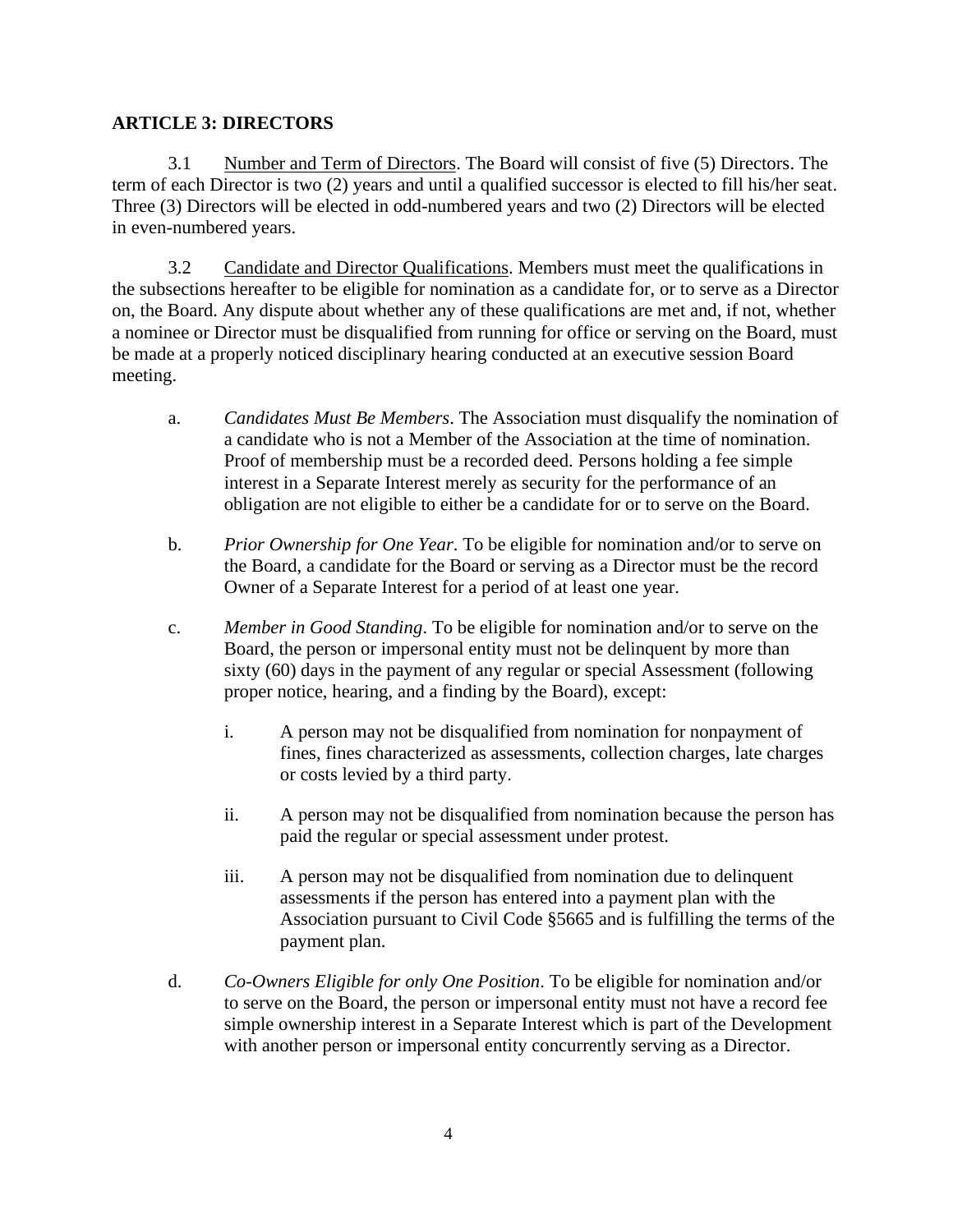Where two or more co-owners concurrently seek election to the Board, only the first nomination will be effective.

- e. *Criminal Conviction*. A person who has disclosed, or concerning whom the Board has become aware, of a past criminal conviction that would, if the person is elected, either prevent the Association from purchasing the fidelity bond coverage required by Civil Code §5806, or any successor statute, or which conviction would cause such coverage to be terminated, is ineligible for nomination to the Board. Each nominee, at the time of nomination, shall disclose the existence of any past criminal conviction and the details thereof, with sufficient details in order to allow the Association to determine whether the criminal conviction will prevent the Association from purchasing the required fidelity bond coverage.
- f. *Internal Dispute Resolution*. Before any candidate for nomination or serving Director may be disqualified, the person or impersonal entity must be provided the opportunity to engage in internal dispute resolution as provided in the Davis-Stirling Act.

3.3 Impersonal Entities. If title to a Separate Interest is held by a legal entity that is not a natural person, the governing authority of that legal entity shall have the power to appoint a natural person to be a Member for the purpose of candidacy or serving on the Board. The designation by the impersonal legal entity must be in writing with documentation confirming both the designation and its authority to do so.

3.4 Trusts. If title is held in the name of one or more trustees, subject to a trust, a sole trustee or one of several trustees is permitted to be a candidate for a position on the Board or to serve on the Board subject to all qualifications and/or requirements of the Association's governing documents and/or the law. The designation of one of several trustees must be in writing with documentation confirming both the designation and the authority of the designator to do so.

3.5 One Directorship Only. No current Director may hold multiple positions on the Board. Any Director, whose term extends beyond a current election and who wishes to become a candidate for that election, must first resign his/her seat on the Board. This rule does not apply to a candidate whose term is expiring and who wishes to run for re-election.

## **ARTICLE 4: INSPECTOR(S) OF ELECTION**

- 4.1 Selection.
- a. *Process*. Prior to the date ballots are first sent out, the Board of Directors must, at an open meeting of the Board, select either one (1) or three (3) person(s) as Inspector(s) of Election.
- b. *Eligible Inspector(s)*. The Board may select as Inspector(s) of Election, any person or entity or subdivision of a business entity not currently employed or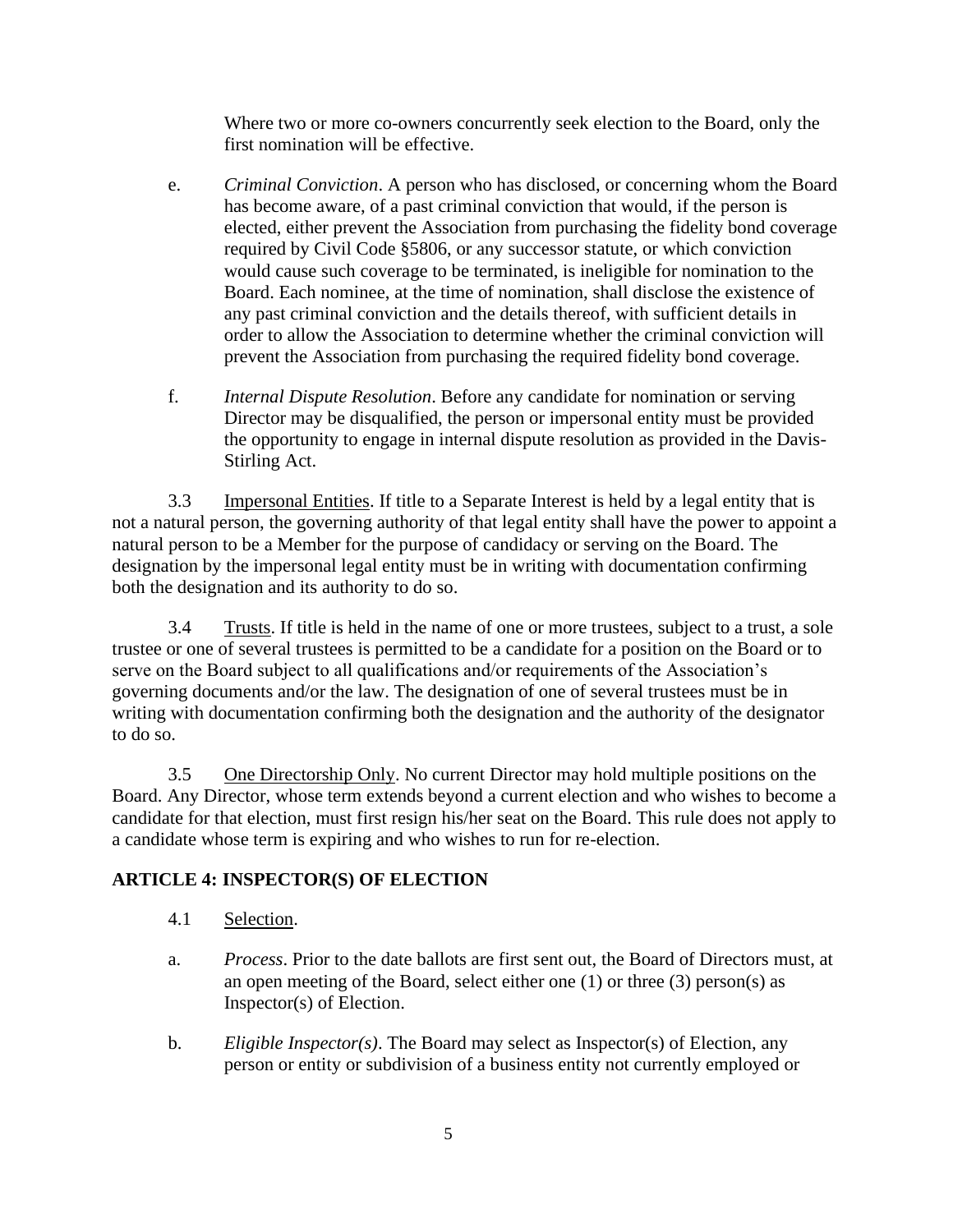under contract to the Association. Eligible Inspectors include, but are not limited to:

- i. Poll Workers. A volunteer poll worker with the County Registrar of Voters;
- ii. Accountants. A licensee of the California Board of Accountancy, not under contract to the Association;
- iii. Notary Public. A notary public commissioned by the California Secretary of State;
- iv. Association Members. Members of the Association, but not: (i) members of the Board, (ii) candidates for the Board, (iii) persons related to a member of the Board, or (iv) persons related to a candidate for the Board;
- v. Professional Inspectors. Third party persons or entities who provide professional election services who contract with the Association solely to serve as an Inspector of Election.
- 4.2 Duties. Duties of Inspector(s) of Election include the following:
- a. *Membership*. Determine the number of memberships entitled to vote and the voting power of each.
- b. *Validity of Proxies*. Determine the authenticity, validity and effect of proxies, if any.
- c. *Closing and Reopening of Polls*. Determine when the polls close, including any desired extensions of the voting period, and determine whether to reopen the polls to allow Members to cast ballots if the polls were previously closed, all consistent with the Association's other governing documents.
- d. *Receive Ballots*. Receive all ballots. Once received by an Inspector of Election, ballots are irrevocable.
- e. *Custody*. Sealed ballots, signed voter envelopes, voter list, proxies, and candidate registration list shall at all times be in the custody of the Inspector(s) of Election or at a location designated by the Inspector(s) until after the tabulation of the vote, and until the time allowed by Civil Code §5145 for challenging the election has expired, at which time custody shall be transferred to the Association. No person, including a Member of the Association or an employee of the management company, is permitted to open or otherwise review any ballot prior to the time and place at which the ballots are counted and tabulated. The Inspector(s) of Election or the Inspector(s) appointee(s) may verify the Member's information and signature on the outer envelope prior to the meeting at which ballots are tabulated.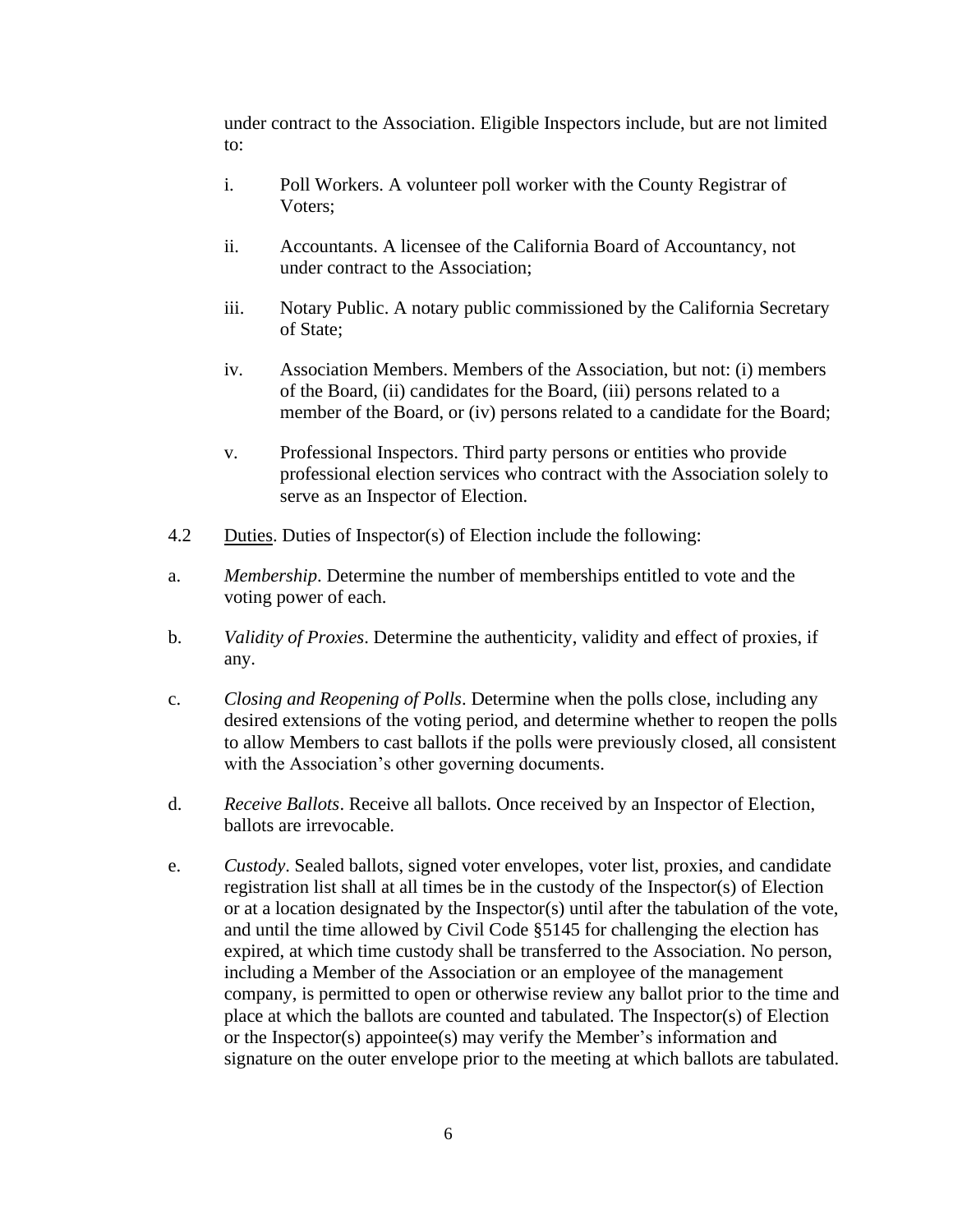- f. *Challenges*. Hear and determine all challenges and questions in any way arising out of or in connection with the right to vote. If there is a recount or other challenge to the election process, the Inspector(s) of Election must make the ballots available for inspection and review by an Association Member or the Member's authorized representative, upon written request. An Association Member may authorize a representative to review the ballots on his or her behalf. Any recount must be conducted in a manner that preserves the confidentiality of the vote.
- g. *Counting Ballots*. Count and tabulate all votes. All votes must be counted and tabulated by the Inspector(s) of Election or the Inspector(s) appointee(s) in public at a properly noticed open meeting of the Board of Directors or Members. Candidates and Members may witness, but not interfere with, the counting and tabulation of the votes from at least two (2) feet away from the Inspector(s) and his/her/their appointee(s).
- h. *Appoint Assistants*. Appoint and oversee additional independent third parties to verify signatures, and to count and tabulate votes as the Inspectors of Election deem appropriate provided that such persons are independent third parties.
- i. *Results*. Determine the tabulated results of the election.
- j. *Impartiality*. Perform all duties impartially, in good faith, to the best of the ability of the Inspector(s) of Election, as expeditiously as is practical, and in a manner that protects the interests of all Members of the Association. Any report made by the Inspector(s) of Election is *prima facie* evidence of the facts stated in the report.
- k. *Miscellaneous*. Perform any acts as may be proper to conduct the election with fairness to all Members in accordance with the Civil Code, the Corporations Code, the Association's governing documents, and all applicable rules of the Association regarding the conduct of the election that are not in conflict with the Civil Code.

4.3 Removal*.* The Board has the power to remove any Inspector(s) who cease(s) to meet the required qualifications, are unable or unwilling to perform their duties, or for any other good reason, and to appoint one or more replacement Inspectors.

## **ARTICLE 5: NOMINATIONS**

5.1 Nomination Procedures and Notice. Prior to the election of Directors, the Board must, by written notice to all Members, solicit nominees. The solicitation must include the "Candidate and Director Qualifications" described above and provide general notice of the procedure and deadline for submitting a nomination. The deadline must be at least thirty (30) days after giving notice. Delivery of the solicitation must be given by individual notice, pursuant to Civil Code §4040, if individual notice is requested by a Member before the solicitation is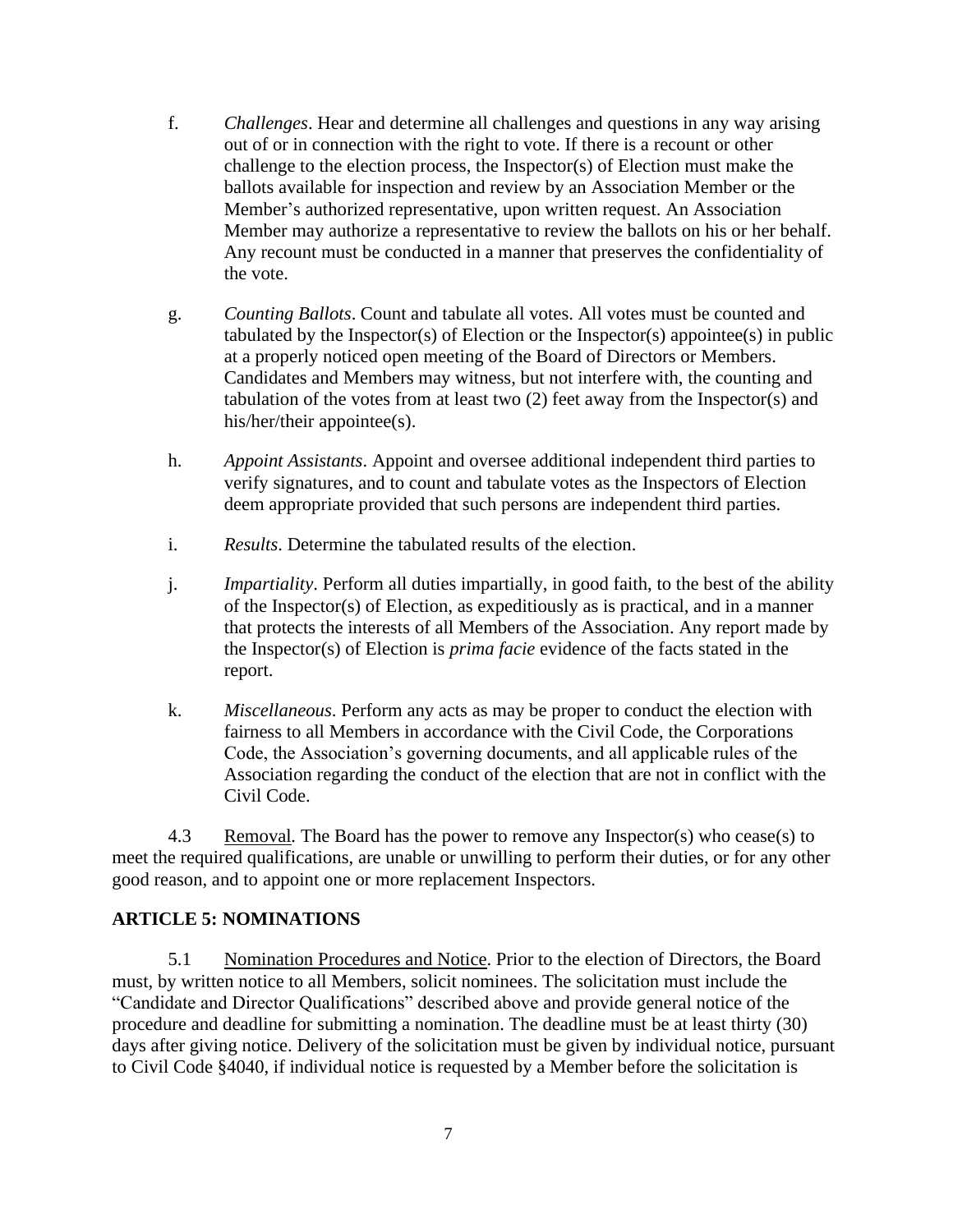given. Nominees must be listed as candidates on the ballot provided (i) they meet candidate and Director qualifications and (ii) their nomination is made prior to the date and time set for the close of nominations.

5.2 Self-Nomination. Any qualified person may nominate himself or herself for election to the Board of Directors by submitting to the Association a written statement signed and dated by the person nominating himself or herself. The Association must set a cut-off date for the receipt of self-nomination statements, which date must be publicized in advance to the Members.

5.3 Nominating Committee. As provided for in the Bylaws, a nominating committee may be appointed each year by the Board to solicit candidates to run for the Board and notify them of (i) the date for the close of candidate applications, (ii) the date for election of Directors, either at an annual meeting or by ballot without a meeting, (iii) and the qualifications to serve on the Board. Such nominations may be made from among Members only. Per Civil Code §5105(a), the nominating committee may not preclude qualified Members from nominating themselves.

5.4 Floor Nominations and Write-In Candidates. Nominations, even if previously closed, must be reopened from the floor of the ballot counting meeting and write-in candidates must be permitted.

5.5 Uncontested Elections. In any election where the number of qualified candidates nominated exceeds the number of positions to be filled, voting for Directors must be done by secret written ballot. When, at the close of nominations, the number of qualified candidates nominated does not exceed the number of vacancies, the candidates may be declared elected, without need for balloting, and will take their seats on the date set for the Annual membership meeting.

## **ARTICLE 6: BALLOTS AND PROXIES**

- 6.1 Voting Rights.
- a. *Number of Votes*. Each Member is entitled to one (1) vote per Separate Interest on all matters presented to the Members for a vote.
- b. *Record Date*. For Membership elections where a secret ballot is required under the law, and any other Membership election where the Board has not set a Record Date for the election, the Record Date will be the date ballots are distributed to the Membership. Only owners on title on the Record Date are entitled to vote. Persons acquiring title after the Record Date may attend the election meeting but are not entitled to vote. For any Membership election where a secret ballot is not required under the law, the Board is permitted to set a Record Date for an election no more than sixty (60) days before the date of the election meeting.
- c. *Proof of Membership*. No person or entity may exercise the rights of membership without an ownership interest in a Separate Interest subject to the Association's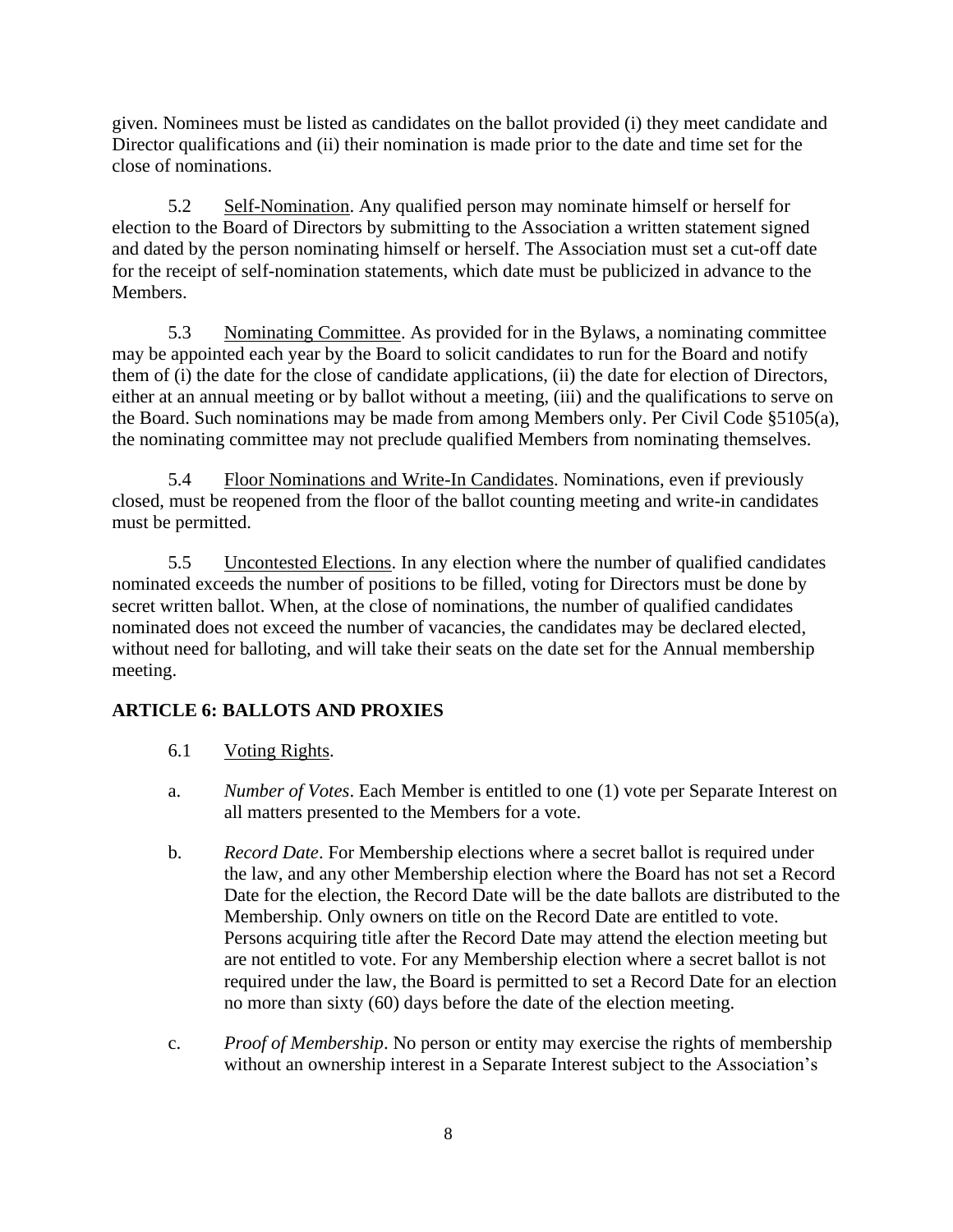CC&Rs. If the Board requests proof of ownership, the required proof is a recorded deed showing the required ownership or, if the property was transferred within the past thirty (30) days and a copy of the newly-recorded deed is not yet available, a completed escrow closing statement is sufficient.

- d. *No Cumulative Voting*. Cumulative voting is not permitted.
- e. *Co-Owners.* Where there is more than one owner of a Separate Interest subject to the Association's CC&Rs, all such co-owners are Members and may attend any meeting of the Association, but only one co-owner is entitled to exercise the vote to which the Separate Interest is entitled. Fractional votes are not permitted. In the event more than one ballot is cast for a particular Separate Interest, only the first ballot received will be opened and counted.
- f. *Presumption of Consent.* Unless the Inspector(s) of Election receive a written objection prior to the close of balloting from a co-owner, it is conclusively presumed that a voting owner acted with the consent of his or her co-owners.
- g. *Voting for Properly Nominated Candidates.* Members must vote only for those candidate(s) who have been properly nominated prior to the close of nominations.
- 6.2 Proxies.
- a. Generally. The Association may use and accept proxies as permitted by law and the Association's governing documents, provided that the Association is not required to prepare or distribute proxies. Proxies are not permitted to be construed or used in lieu of a ballot for any purpose.
- b. *Proxy Form*. Any instruction given in a proxy issued for an election that directs the manner by which the proxyholder is to cast the vote must be set forth on a separate page of the proxy that can be detached and given to the proxyholder to retain. Proxies must meet all requirements of Chapter 4 of Article 2 of the Davis-Stirling Act, other laws, and the Association's governing documents.
- c. *Vote by Proxyholder*. The proxyholder must cast the Member's vote by secret ballot unless the proxy is revoked by the Member prior to the receipt of the ballot by any Inspector of Election as described in Corp. Code §7613.
- d. *Who May Be Proxyholder?* As provided for in Civil Code §5130(a)(1), proxyholders must be Members.

6.3 Pre-Ballot Notice. At least thirty (30) days before the ballots are distributed, the Association must provide general notice (or individual notice to a Member who requested it) which includes: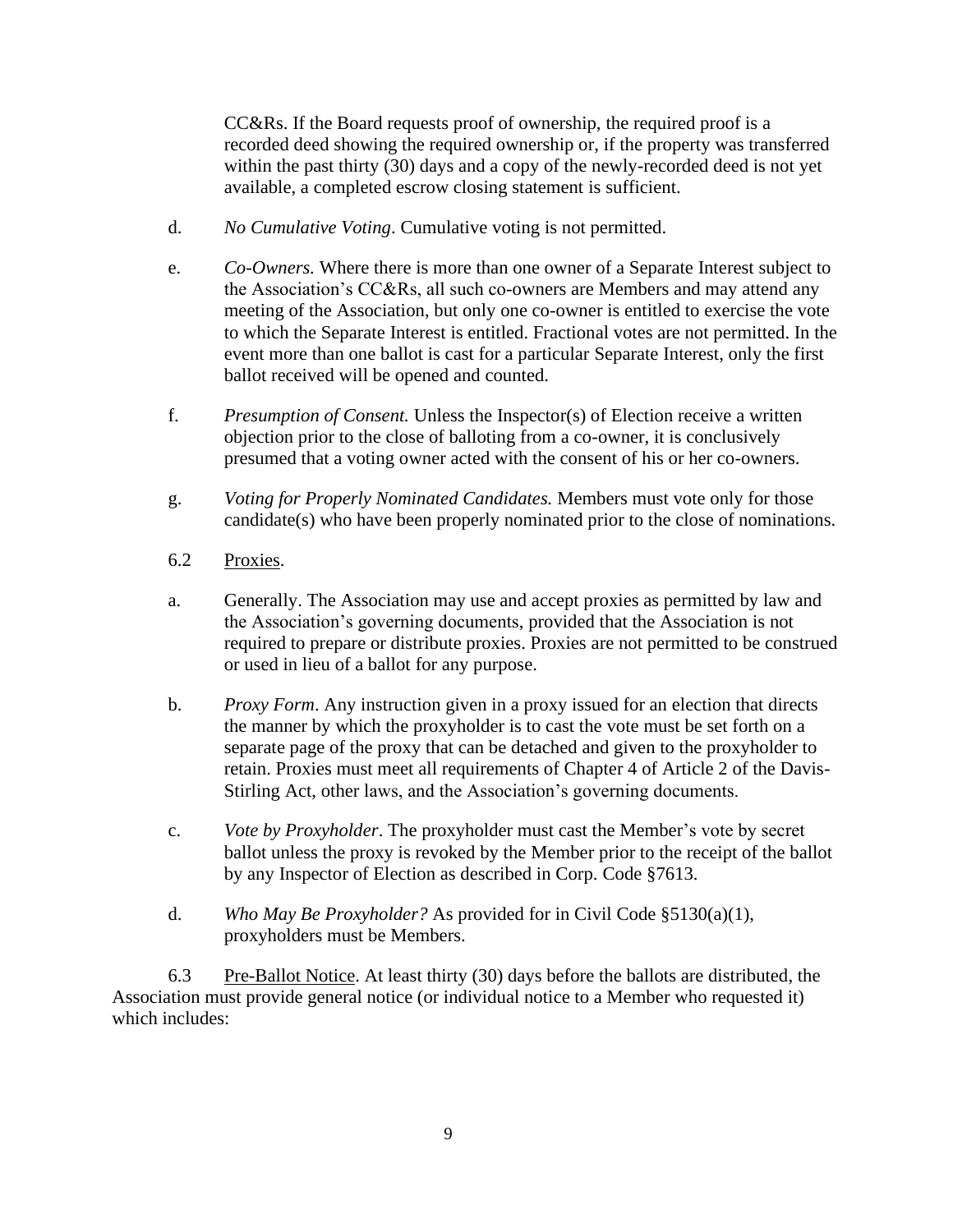- a. The date, time and physical address to mail or hand deliver ballots to the Inspector(s);
- b. The date, time and location of the ballot counting meeting; and
- c. A list of candidates to appear on the ballots.

6.4 Candidate List and Voter List. The Association must retain, as Association election materials, both a candidate registration list and a voter list. The voter list must include name, voting power, and either the physical address of the voter's Separate Interest, the parcel number, or both. The mailing address for the ballot shall be listed on the voter list if it differs from the physical address of the voter's Separate Interest or if only the parcel number is used.

6.5 Verification of Lists. The Association must permit Members to verify the accuracy of their individual information on the candidate registration list and the voter list at least 30 days before the ballots are distributed. The Association or Member must report any errors or omissions to either list to the Inspector(s) of Election who must make the corrections within two business days. Reports of any errors or omissions should be made early enough to allow for corrections to be made before the ballots are distributed.

6.6 Secret Ballots. All ballots mailed or otherwise delivered to the membership must include a double-envelope system and voting instructions for returning the ballots as provided for in the Davis-Stirling Act, and must be mailed by first-class mail or delivered to every Member entitled to vote at least thirty (30) days before the initial voting deadline. Ballots seeking approval to amend or restate governing documents must be delivered to the Members with the text of the proposed amendment.

- a. *Signature*. Ballots do not require a signature. Ballots signed by Members remain valid.
- b. *Inner Envelope*. The Association will provide two envelopes. To preserve secrecy, the ballot is to be placed within an inner envelope with no identifying information. However, information written on the inner envelope by a Member will not invalidate the ballot. The inner envelope containing the ballot is to be placed into a second outer envelope containing identifying information.
- c. *Outer Envelope*. In the upper left-hand corner of the outer envelope, the voting Member must sign his/her name and indicate (print, type, etc.) his/her name and the address entitling the voter to vote. The outer envelope must be addressed to the Inspector(s) of Election.
- d. *Delivery*. The outer envelope may be mailed to the address on the envelope or delivered to a location specified by the Inspector(s) of Election. The Member may request a receipt for delivery.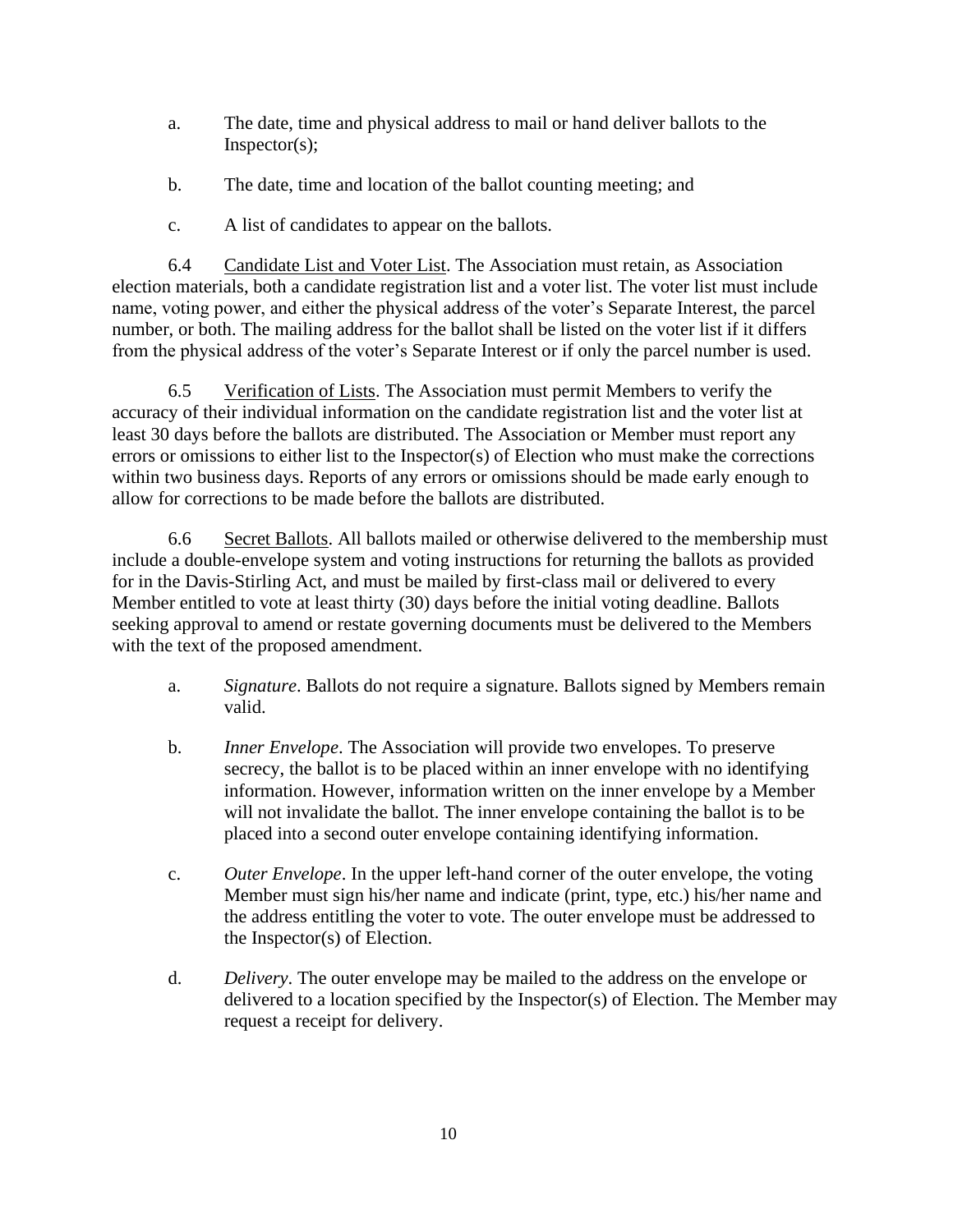6.7 Election Rules. At least thirty (30) days before the voting deadline, the Inspector(s) of Election must deliver, or cause to be delivered, the election operating rules to all Members. Such rules may be delivered (1) by individual delivery (Civil Code §4040) or (2) by posting the rules on an internet website and including the website address (URL) on the ballot with the phrase, in at least 12-point font: "The rules governing this election may be found here:"

6.8 Power of Attorney. The Association cannot deny a ballot to a person with general power of attorney for a Member. The ballot of a person with a general power of attorney must be counted if timely returned.

6.9 Quorum by Ballot. Each ballot received by the Inspector(s) of Election within a properly completed outer envelope from a Member is deemed as a Member present at a meeting for purposes of establishing a quorum.

## **ARTICLE 7: CAMPAIGNING**

- 7.1 Access to Media.
- a. *Use of Association Resources*.
	- i. *Association Media.* Neither candidates nor Members may use the Association's newsletter, website, or any other Association media for campaign purposes.
	- ii. *Membership List.* Candidates and Members have the right to request a copy of the Association's membership list for the purposes of distributing, at their own expense, materials which advocate a point of view reasonably related to an election, or as otherwise permitted by Civil Code §4515. Candidates and Members also have the right to contact Members who have opted out of the membership list through the alternate means of communication permitted under California Civil Code §5220 for the purposes of distributing, at their own expense, materials which advocate a point of view reasonably related to the election or as otherwise permitted by Civil Code §4515.
- b. *Exception*. If any candidate or Member is provided access to Association newsletters, website, or other Association media during an election, or given permission to post campaign material in the common area for purposes that are reasonably related to that election, equal access must be provided to all candidates and Members. The access is limited to information relating to that election and cannot exclude those candidates and Members not endorsed by the Board. The Association is not permitted to edit or redact any content from these communications but is permitted to include a statement that the candidate or Member, and not the Association, is responsible for that content. The Association and its Directors, officers, and agents are immune from liability for the content of those communications to the fullest extent provided by law.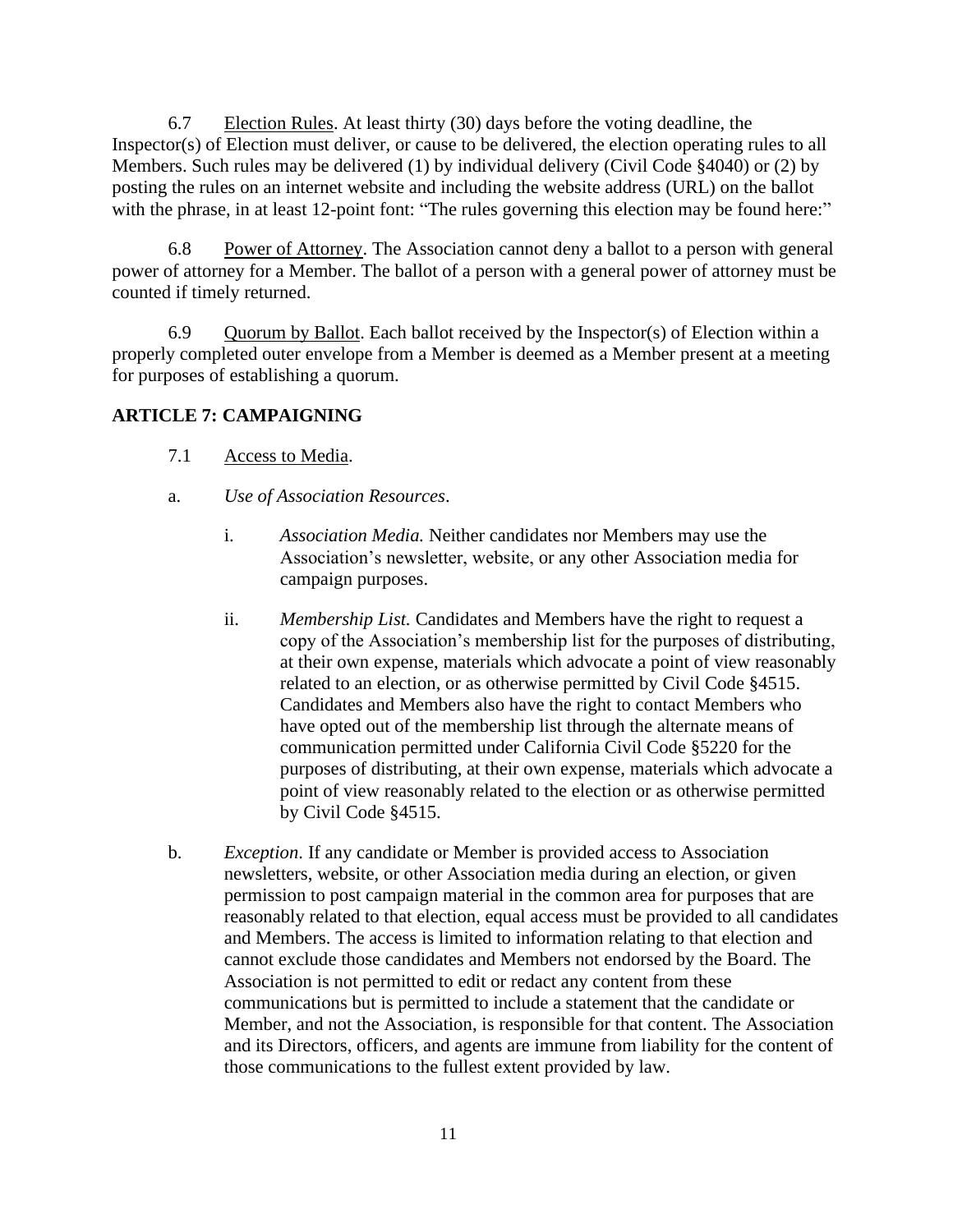## 7.2 Use of Common Area During Election Campaign.

- a. *Purpose.* Regarding any Association election, each candidate, Member, or resident is permitted to use, if available, the Association's common area at no cost for a purpose relating to Association elections as described in Civil Code §4515, including to advocate a point of view reasonably related to the election.
- b. *Reservation*. Each candidate, Member, or resident, who wants to use the common area pursuant to Civil Code §§4515 or 5105 must make a reservation in advance of the date and time requested. Such requests to use the common area are granted on a first-come, first-served basis, provided that the area is not already reserved. In order to assure fairness, each candidate may not reserve or use the common area for more than two (2) hours on any particular date. In addition, each candidate or Member is permitted to make only one (1) reservation per day to use the common area.

7.3 No Use of Association Funds for Campaign Purposes. Association funds may not be used for campaign purposes in connection with any Board election and may not be used for campaign purposes in connection with any other Association election except to the extent necessary to comply with duties of the Association imposed by law. The Association is not permitted to include the photograph or prominently feature the name of any candidate on a communication from the Association or its Board. Directors, in their capacities as Members, are permitted to advocate for the election or defeat of any issue or candidate on the ballot at their own expense and are not permitted to use Association funds for that purpose in any capacity.

## 7.4 Improper Electioneering.

- a. *Prohibited Activities*. In addition to any of the prohibitions under this article, candidates, Members, and residents, including their tenants, families, employees, agents, visitors, licensees, or servants are prohibited from engaging in any of the following activities:
	- i. Causing any printed campaign or other election related materials to be placed upon or affixed to (1) residents' vehicles, (2) common area walls, doors, or windows, (3) mail boxes or mail box structures, or (4) any portion of the common area not expressly permitted in these rules without prior authorization from the Board or management;
	- ii. Attempt to solicit either a vote or proxy from another Member, or their power of attorney, through deceit, harassment, intimidation, improper influence, undue coercion, or force;
	- iii. Attempt to prevent a Member from casting a vote or delegating their right to vote via proxy through deceit, harassment, intimidation, improper influence, undue coercion, or force;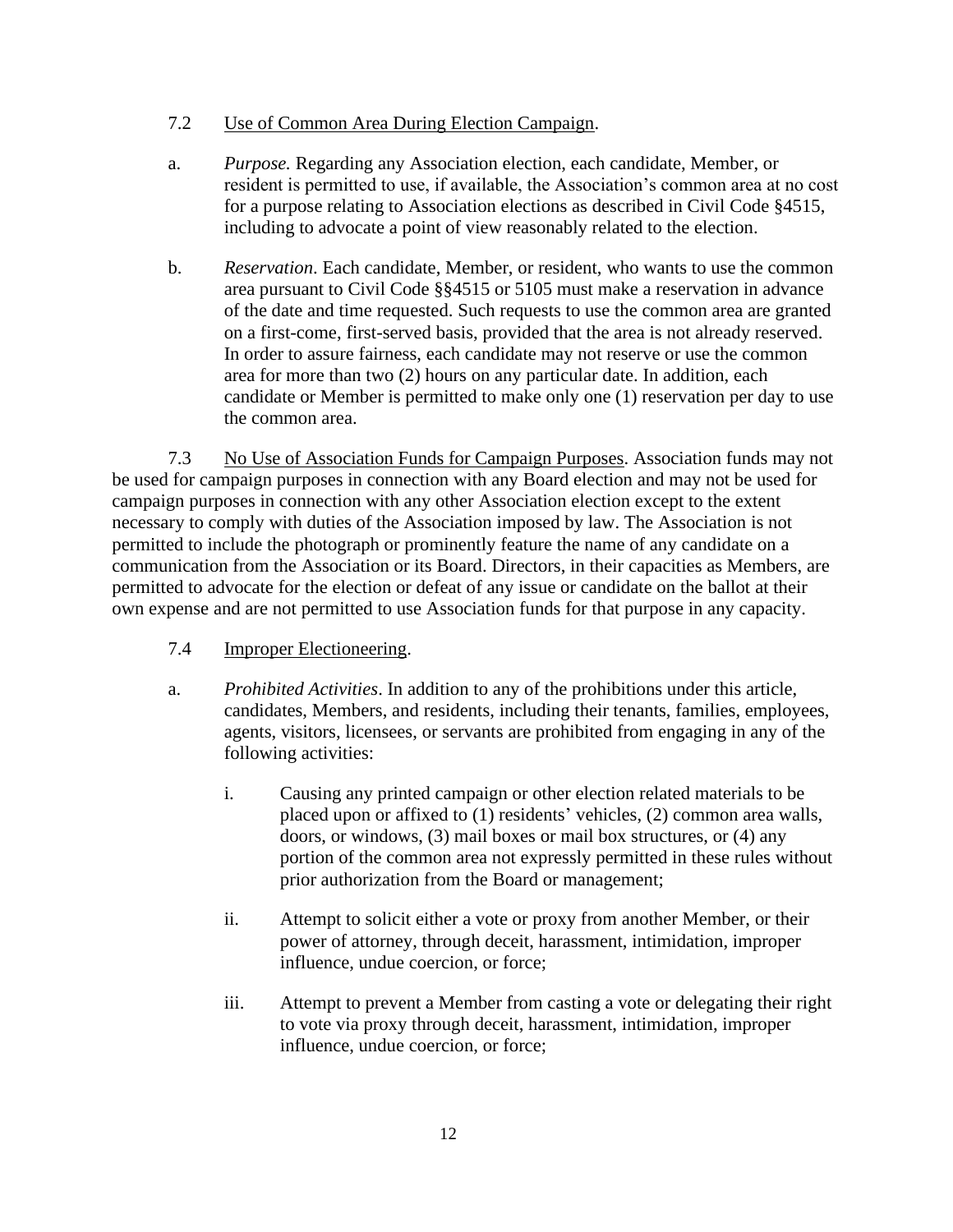- iv. Interfere with the counting or tallying of votes;
- v. Solicit the vote of a Member while in that Member's immediate presence or residence and during the time he or she knows the Member is voting;
- vi. Induce other Members to divert ballots away from the Inspector(s) of Elections; or
- vii. Interfere with any candidate's ability to distribute authorized campaign materials.
- b. *Report Violations*. Members are encouraged to report any electioneering violations they witness to the Board or management.
- c. *Fines*. The Board is permitted to levy a fine of up to \$100 for each violation of this section.

## **ARTICLE 8: CANVASSING AND PETITIONING**

8.1 Generally. Canvassing and petitioning the Members, the Board, and residents for purposes permitted in Civil Code §4515, by telephone and/or personal visits to private residences in the development, is limited to the hours of 9:00 a.m. until 9:00 p.m. However, any Member or resident who declines to be contacted on any issue, including for a purpose specified in Civil Code §4515, must not be contacted by telephone or personal visits thereafter.

8.2 Impermissible Conduct. Nothing in this section permits a Member or resident to contact another Member or resident in a manner that constitutes (1) a breach of the Member's or resident's quiet enjoyment or (2) a nuisance.

## **ARTICLE 9: DISTRIBUTING INFORMATION**

9.1 Generally. Reasonably distributing and circulating information for any purposes described by Civil Code §4515, is permitted and restricted as follows:

9.2 Members or residents may distribute or circulate printed information for purposes specified in Civil Code §4515 to other Members or residents by (1) mail, (2) placing printed materials under front doors, front door mats, and/or behind screen doors, and/or (3) handing out printed material in the common area to Members and residents willing to accept such materials. The handing out of materials in the common area is limited to regular office hours (Tuesday through Friday, 10:00 a.m. until 2:00 p.m., and during seasonal pool operating hours (times vary).

a. Members and residents may not cause any printed materials, including those for any purposes specified in Civil Code §4515, to be placed upon or affixed to (1) residents' vehicles, (2) common area walls, doors, or windows, (3) mail boxes or mail box structures, or (4) any portion of the common area not expressly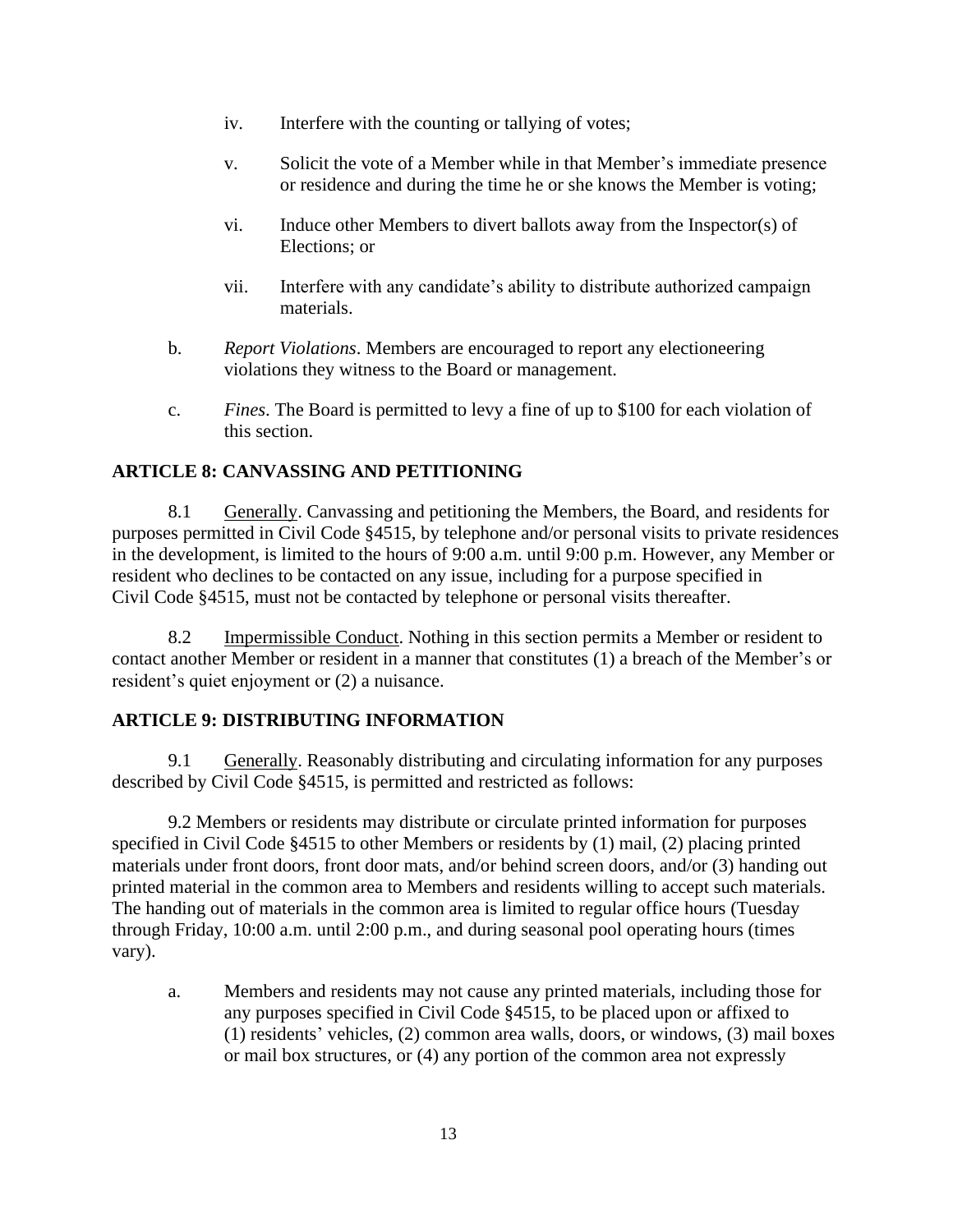permitted in these rules without prior authorization from the Board or management.

b. Members and residents distributing and circulating printed materials permitted in these rules, such as those left at front doors or in other permissible locations in the development, are responsible to collect and discard any such materials that remain uncollected after twenty-four (24) hours from distribution or circulation.

## **ARTICLE 10: PETITIONS**

10.1 Purpose. The purpose of the petition for a membership meeting must be set forth in the petition so Members know what they are signing. Meetings may only be called for a proper purpose.

10.2 Signatures. Only Members may sign petitions. Signatures by persons not on title are invalid. The Association may validate signatures by comparing them against signatures on file with the Association or by contacting signers to verify their signatures. Any person on title to a property can sign on behalf of the property but it counts only once. For example, if there are ten owners on title for one unit, all of whom sign a petition, it counts as one signature not ten.

10.3 Invalidity of Signatures. A petition can be rendered invalid if a sufficient number of signatures are found invalid or rescinded for good cause (such as fraud, mistake, undue influence or other valid grounds for rescission), such that the number of remaining signatures falls below five percent (5%) of total voting power of the membership.

10.4 Setting the Date. The date of the special meeting for a recall must be set in the manner provided for in these Election Rules above and the law.

10.5 Recall Petitions. Recalls are not permitted to be started against the Board as a whole or any individual Director if: (a) the Board or Director has held office during the current term for less than ninety (90) days; (b) a recall election has been determined in the Board's or Director's favor within the last six (6) months; (c) for the recall of a Board, when an annual meeting will be held within six (6) months or less or (d) for the recall of individual Directors, when their term will end within six (6) months or less. Additionally, if a recall of the entire Board fails, a six (6)-month waiting period must be observed before recall petitions may be filed against individual Directors who served on that Board.

## **ARTICLE 11: POST-ELECTION RESULTS**

11.1 Breaking a Tie. In the event of a tie leaving the outcome of the election unresolved, the following will apply:

a. The Inspector(s) of Election, and any designees, will immediately conduct a recount of the ballots. If there is a charge, the Association will bear the expense. Members may observe the recount under the same conditions as the original ballot counting.